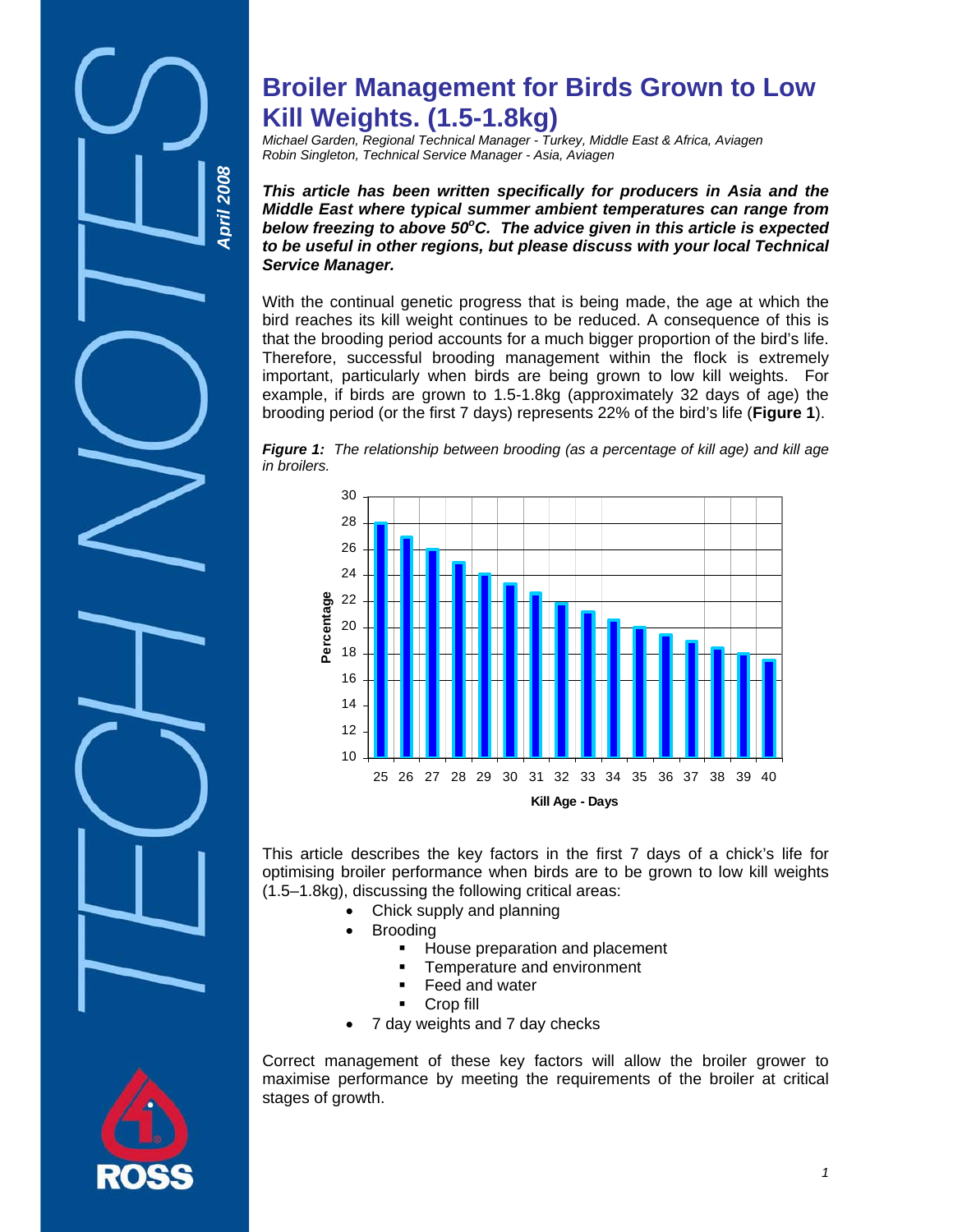## **Chick Supply and Planning**

## **Parent Stock flock age**

Planning broiler placements so that day old chick size is as uniform as possible will help subsequent performance. Chicks from young parent stock (PS) flocks should therefore be managed separately from chicks from older PS flocks. Chicks from young PS flocks are categorised as those from PS that are below 32 weeks of age (category 1), category 2 chicks are those from PS that are between 32-45 weeks and category 3 chicks those from PS that are over 45 weeks. If possible chicks should be placed so that there is only one source flock per house. The mixing of chicks from young and old source flocks should be avoided as this will lead to poorer uniformity due to the initial differences in chick size and increased competition for feed and water. If the mixing of chicks from different parent flocks is unavoidable, chicks from each source flock should be brooded in separate areas within each house.

# **Transport from hatchery to farm**

Providing chicks with access to feed at an early stage will increase utilisation of the yolk sac nutrients, improve early digestive tract development and gut immunity and lead to improved early growth, robustness and uniformity. Chick transport needs to be planned to take full advantage of this. Ideally chicks should be placed on the farm within 6- 8 hours of hatch. Chicks lose about 4 grammes in weight (under normal conditions) for every 24 hours without feed and water. In hot climates this can be more, especially when the vehicles used have little or no environmental control or the time from hatchery to farm is long. Planning of hatch times and time of transport are therefore critical to minimise dehydration and stress to the chicks.

# **Brooding**

#### **House Preparation and Placement**

House preparation should be completed prior to chick arrival so that chicks can be placed into the brooding area immediately. The brooding layout will depend on whether the house heating system is whole house or spot heating (see **Figures 2 and 3**).

#### *Figure 2: Spot brooding layout*



*Figure 3: Whole house brooding* 



The chicks should be gently tipped into the brooding area as soon as possible after arrival, being tipped quickly and evenly on to paper and feed over the brooding area. The use of paper prevents the chicks from eating the litter material, increases activity and allows a greatly increased feeding area. A minimum of 25% and preferably 100% of the floor in the brooding area should be covered in paper. The amount of paper will depend on whether it is whole house or spot brooding and on what type of litter material is used. Feed should be distributed onto this paper before the chicks arrive.

Where half house brooding is used with an increased initial chick density (approximately 35 to 40 chicks per m²) feeding and drinking space should not be compromised.

It is recommended that a sample of chicks should be weighed individually and the CV calculated at placement, this will give a good indication of chick condition.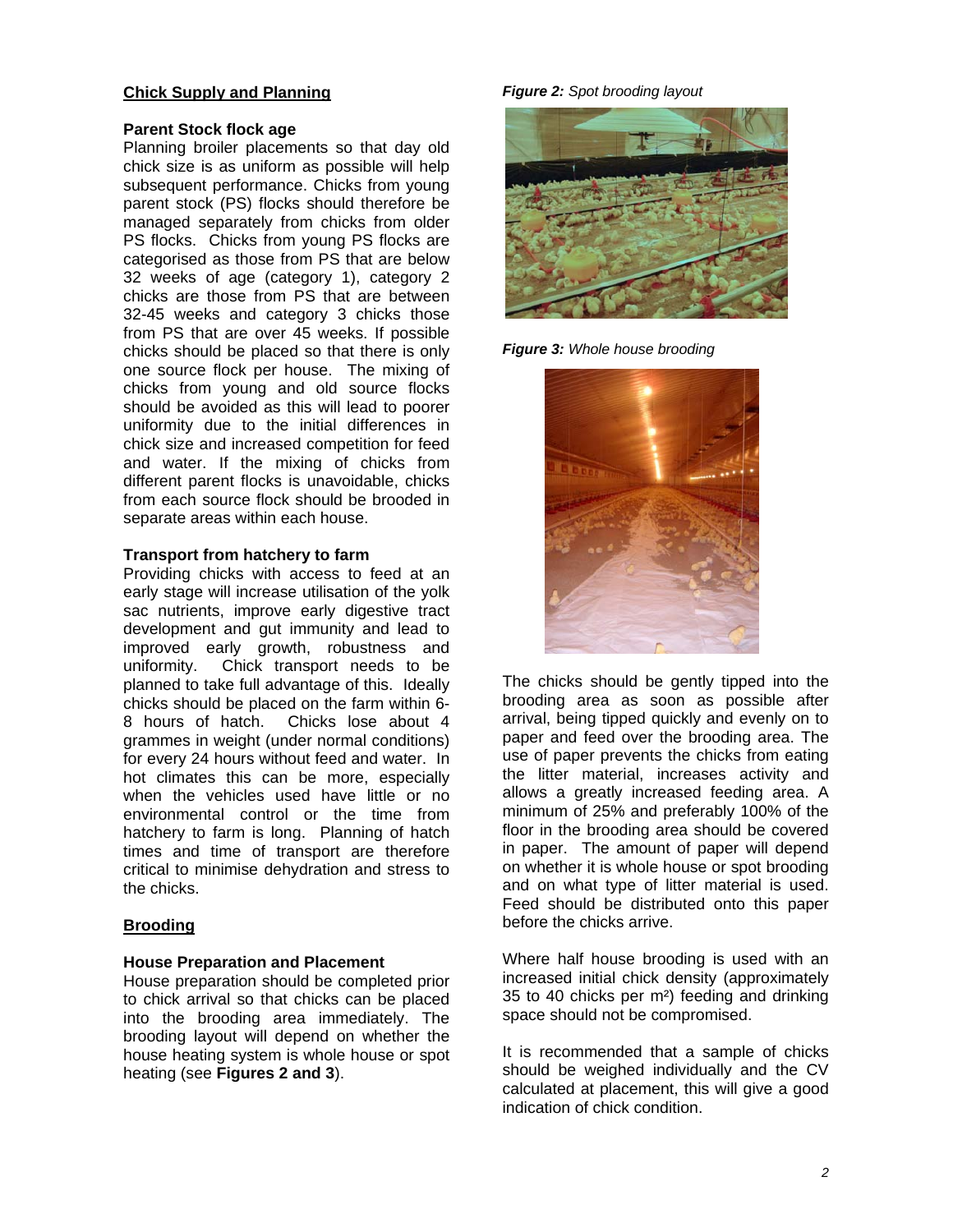## **Temperature and Environment**

It is important that the house is maintained at the correct temperature if the birds are to be active and develop a good appetite. Temperature in the brooding area should be considered in two parts, firstly the temperature of the air (measured at chick height and in the vicinity of the feeders and drinkers) and secondly the temperature of the litter.

Air temperature should be 30°C and litter temperature 28-30°C when the chicks are placed. House temperature will be greatly influenced by local environmental conditions and must be correlated to the effective temperature perceived by the chick. Variation in relative humidity (RH) will influence the effective temperature experienced by the chicks. Higher RH reduces evaporative heat loss, increasing the effective temperature; lower RH decreases the effective temperature. Regionally, big variations will occur in RH so it is critical that when and where low RH occurs care is taken to increase RH in the brooding area. RH% should ideally range between 60-70%, this can be difficult to achieve, especially in dry, hot climates. Humidifiers/high pressure foggers (700+ psi with a 5 micron droplet size) or the addition of surface water may help in some situations. Brooding temperature settings should be adjusted if RH increases above 70% or falls below 60%, whilst responding to changes in chick behaviour.

It is easy to assume the litter temperature is correct if air temperature is. However, unless the preferred temperatures are achieved at least 24 hours before placement, there can be big differences between air and litter temperature. This is especially so in areas where there are big diurnal temperature differences. If chicks are standing on litter that is <28°C they may become chilled through their feet. Once the chicks become chilled problems will occur. Chick behaviour is the best indicator as to whether the correct temperatures are being achieved and should be monitored closely in the first 7 days.

**Figures 4 and 5** indicate chick behaviour when the correct temperatures are achieved.

*Figure 4: Correct bird distribution under spot brooders* 







# **Feed and water**

Feed and water must be available immediately to the chicks at placement. At this time it is essential that there is enough feed and water space. To ensure this, supplementary feeders and drinkers should be provided (see **Figure 6**).

Achieving the correct light intensity in the brooding area will help chicks to find the feed and water and stay active; 30-40 lux should be used for the first 7 days.

*Figure 6: Supplementary feeders and drinkers for newly placed chicks* 

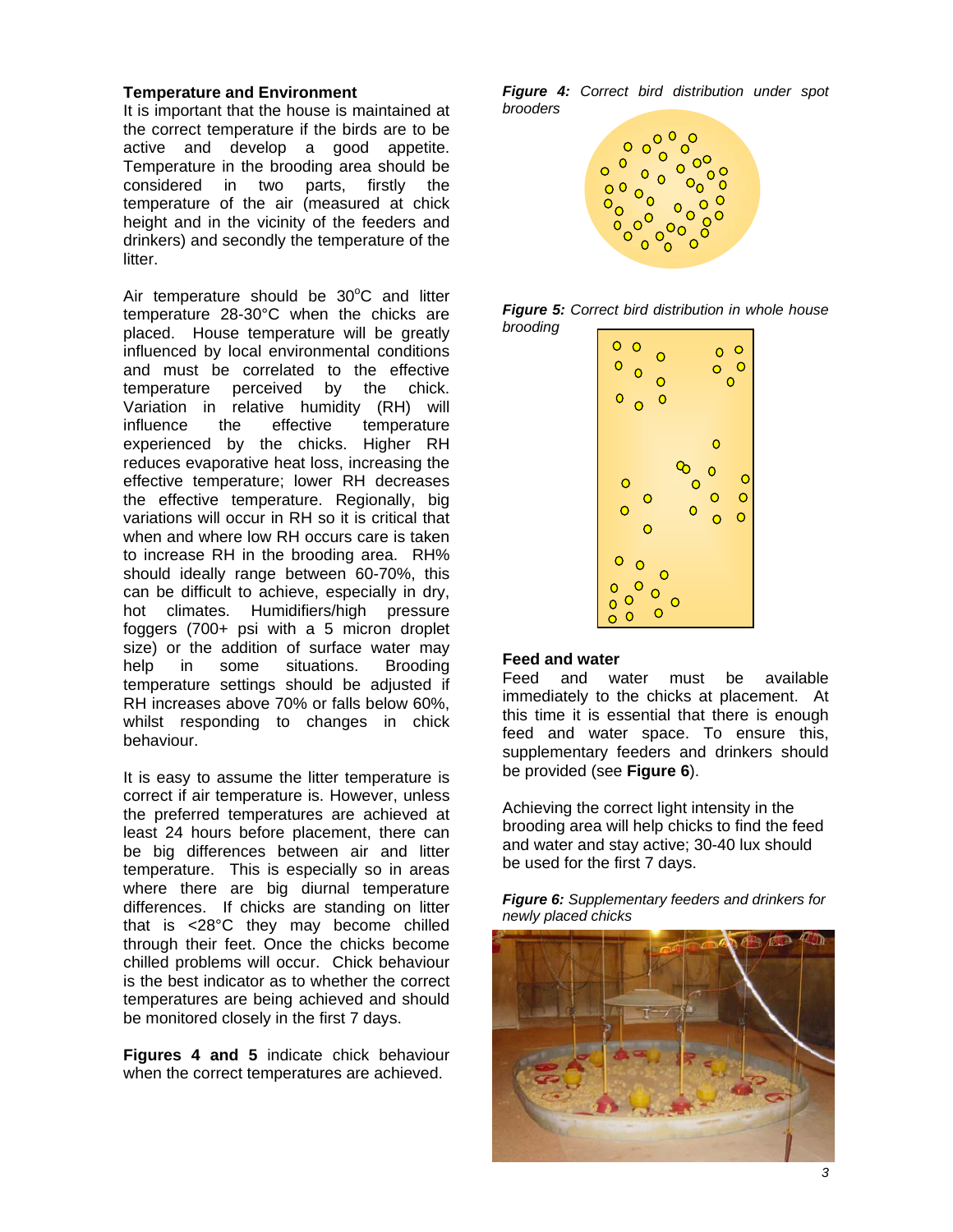Small amounts of feed should continue to be distributed onto the paper frequently (every 2- 3 hours), particularly during the first 24 hours. Supplementary feeding in this way will stimulate and encourage the chicks' instinctive pecking behaviour, by creating noise and movement as the chicks walk on the paper and the feed. After 3 days the birds should be eating from the pans or tray feeding system only and the paper can be removed. Feed form at this stage is crucial and the feed should be a good quality sieved crumb. Manual pan feeders should be accessible by the chick from placement and have a low depth. Feeders should be emptied daily to prevent the build up of any fines/dust.

During the first 7 days additional supplementary drinkers should be provided. This is essential in hot dry climates and where bell drinkers are used. Drinkers should be positioned to ensure that chicks do not have to travel more than 1m for access to water in the first 24 hours. Unrestricted access to a supply of fresh, good quality clean water is essential. Steps can be taken to ensure that water is as cool as possible. For example, flushing drinker lines, using cool pads, positioning tankers and drinkers underground or insulating.

All drinkers must be easily accessed by the whole flock. Nipple drinkers should be placed and maintained at eye level of the chick during the first 24 hours. Thereafter, the nipple drinker should be placed at a height at which the bird is able to drink. The back of the chick should form an angle of 45° with the floor whilst drinking is in progress. As the bird grows, drinker height should be adjusted accordingly (see **Ross Broiler Management Manual** for further information). One nipple drinker for every 8-10 birds should be supplied. For bell drinkers in hot climates. one drinker for every 60 birds should be provided. Adhering to these targets will ensure correct drinking space through the growing period.

#### **Crop Fill (Monitoring of appetite development)**

When they first start to feed, chicks will tend to eat a good meal. If the chicks are feeding and drinking properly the crop fills with a mixture of food and water. Gentle handling of the chicks within the first 48 hours can give a good indication as to whether the chicks have eaten and had a drink. Ideally, the crop should be full and rounded (see **Figure 7** below) and the contents should have a soft consistency. If the crop contents are stiff, or the original texture of the feed can be felt through the crop wall, then little or no water has been consumed.

#### *Figure 7: A chick showing good crop fill*



Crop fill should be monitored for the first 72 hours and an initial check at 2 hours will indicate if chicks have found feed and water at placement.

|                         | Target crop fill      |
|-------------------------|-----------------------|
| Time of Check           | (% of birds with full |
|                         | crops)                |
| 2 hours after placement | 75%                   |
| 12 hours after delivery | $85\%$                |
| 24 hours after delivery | $95\%$                |
| 48 hours after delivery | 100%                  |
| 60 hours after delivery | 100%                  |
| 72 hours after delivery | 100%                  |

Checks at 60 hours and 72 hours are important to confirm that all birds have found feed and water and that the transition onto mechanical or manual feeders has occurred.

#### **Ventilation**

Providing good air quality for the chick is critical. Even short periods of exposure to high ammonia levels can negatively affect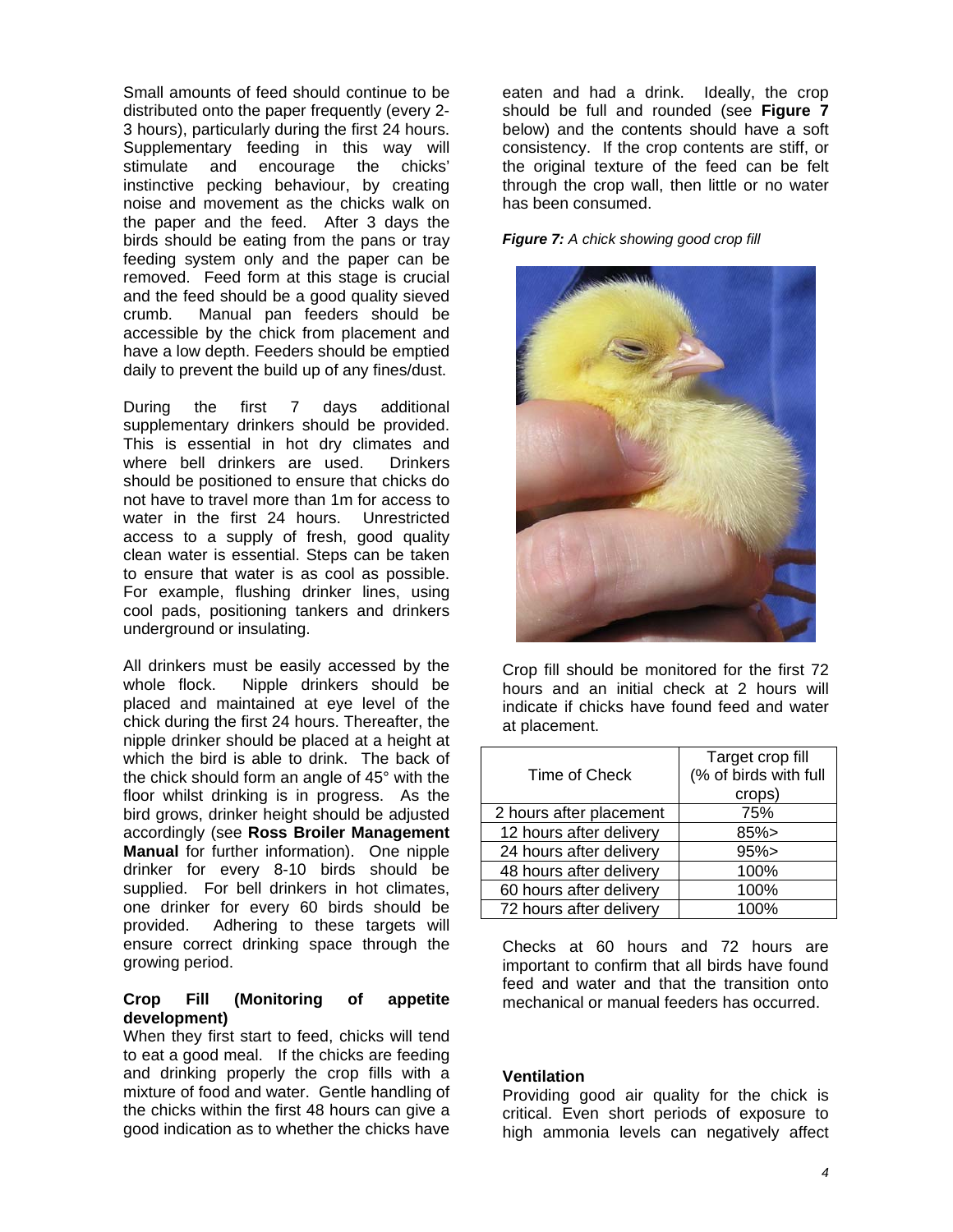bodyweight gain and feed efficiency and increase the risk of damage to the eyes and cardiovascular and respiratory systems.

As a rule of thumb, the required minimum ventilation airflow rate for starting chicks is **1m3 /kg/hr or 0.10–0.20 CFM/chick** depending on outside temperature and internal air quality condition. Air speed at chick level should be low and kept below 0.15 m/sec to ensure a good environment and start.

## **7 day weight and 7 day checks**

When growing birds to a low kill weight, getting the birds off to a good start and achieving a good 7 day bodyweight is critical. The major objective in the first few days of life is to get the broiler chick eating and drinking. If broiler chicks are restricted in their feeding and drinking during this time, by management or environmental factors, performance will be depressed. The potential 7 day bodyweight of the modern broiler chick is +/-182g. If the chicks achieve a 7 day bodyweight of 160g or more (approximately 4.5-5 times the day old chick weight), this is an indication that they have had a good start. If a flock is achieving less than this, then the brooding management and nutrition must be reviewed.

The importance of achieving a good 7 day weight is further emphasised when it is considered that for every 10 grammes improvement in 7 day bodyweight gained, an improvement of 40–60 grammes will be achieved at 35 days (under good management conditions).

*Figure 8: The relationship between an improvement in liveweight at 7 days of age and liveweight achieved at 35 days (under good management).* 



#### **Broiler management after 7 days**

Although brooding management is critical when killing at low bodyweights, appropriate management must also be employed for the remainder of the birds' life if a good early start is to be built upon.

#### **Water intake**

High environmental temperature can impact heavily on water intake. The water intake of chickens is approximately double that of feed intake (1.8:1) in normal conditions. However, in hot environments water intake will be increased up to 3 times that of feed intake.

*Figure 9: Effect of environmental temperature on water intake based on daily feed consumption defined in the Ross 308 Broiler Performance Objectives, June 2007 and the assumption that water intake increases by 6% per <sup>o</sup> C increase in temperature.* 



It is important to monitor the feed to water ratio daily and check that birds are drinking sufficient water. Allowances should be made for increased water intake at higher temperatures (6.5% increase per degree, over 21°C). For further information on water intake see **Ross Tech 08/47; Water Quality** (February 2008).

#### **8 to 14 days of Age**

Management of temperature and air quality is critical at this stage. In spot brooder type systems pens are being opened up and by 14 days the birds will be given access to the whole house. A big danger at this stage can be over ventilating the house and birds becoming chilled due to high wind speeds, especially in tunnel housing systems.

Feed management remains a priority and the volume of feed in the track or pans should be reduced. The idea of this is that the mechanical feeders will be run more